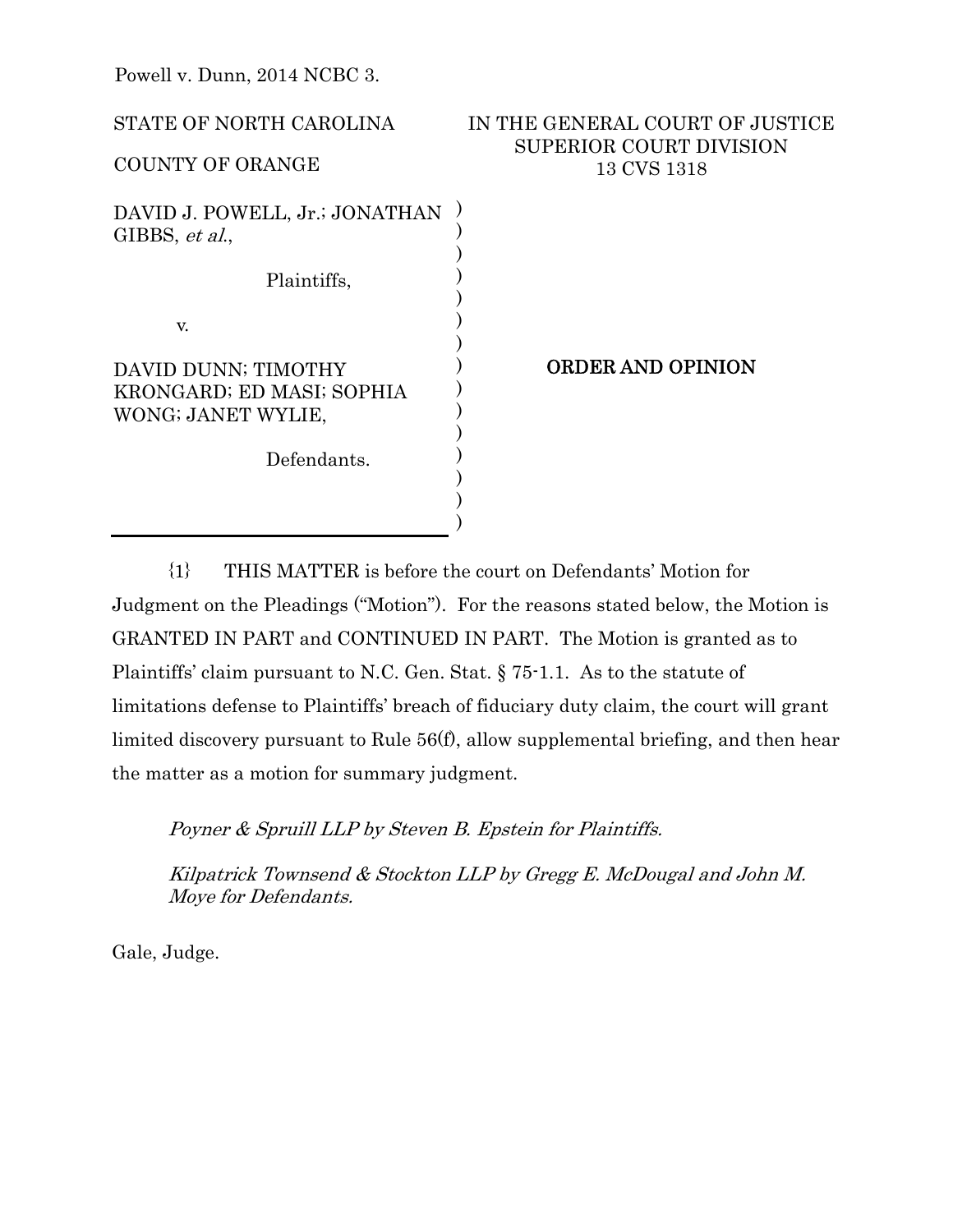## I. FACTUAL AND PROCEDURAL BACKGROUND

 ${2}$  In ruling upon a Rule 12(c) motion, the court does not adjudicate facts but construes the facts alleged and draws all reasonable inferences in Plaintiffs' favor, without being bound to any legal conclusions asserted by either party. See, e.g., Carpenter v. Carpenter, 189 N.C. App. 755, 762, 659 S.E.2d 762, 767 (2008). Plaintiffs allege the following facts in support of their claims pursuant to Section 75-1.1.

{3} Plaintiff David J. Powell, Jr. ("Powell") is a cofounder of Engineous Software, Inc. ("Engineous"). (Compl. ¶ 2.) The remaining Plaintiffs are all individuals or entities who are, were, or represent owners or option holders of Engineous common stock, and collectively represent a majority of the common stock ownership. (Compl.  $\P\P$  3–42, 52.) Dr. Siu S. Tong ("Tong"), a non-party,<sup>1</sup> was a cofounder of Engineous and the largest shareholder of its common stock. (Compl. ¶ 56.)

{4} Defendants David Dunn ("Dunn"), Timothy Krongard ("Krongard"), Ed Masi ("Masi"), Sophia Wong ("Wong"), and Janet Wylie ("Wylie") are former directors of Engineous who also held preferred stock in Engineous, as did the majority of all Board members. (Compl. ¶¶ 43, 47–51.)

{5} In early 2006, the Board decided to explore selling the company and retained an investment banker. (Compl. ¶ 53.) The company's investment banker initially projected a sale price between \$100 and \$120 million, but only two potential acquirers entered the bidding process, and Engineous sold for approximately \$40 million on July 21, 2008. (Compl. ¶¶ 54–55, 79.) When the investment bank did not produce interested buyers at the projected price, Tong undertook efforts to solicit potential acquirers. (Compl. ¶¶ 58–59.) While both were

 $\overline{a}$ 

 $1$  Dr. Tong is a Plaintiff in a separate action pending in this court following its remand from the North Carolina Court of Appeals. *See generally Tong v. Dunn*, No. COA12-1261, 2013 N.C. App. LEXIS 1303 (N.C. Ct. App. Dec. 17, 2013); Tong v. Dunn, 2012 NCBC LEXIS 31 (N.C. Super. Ct. May 18, 2012). The court will later consider whether the cases should be consolidated or otherwise coordinated.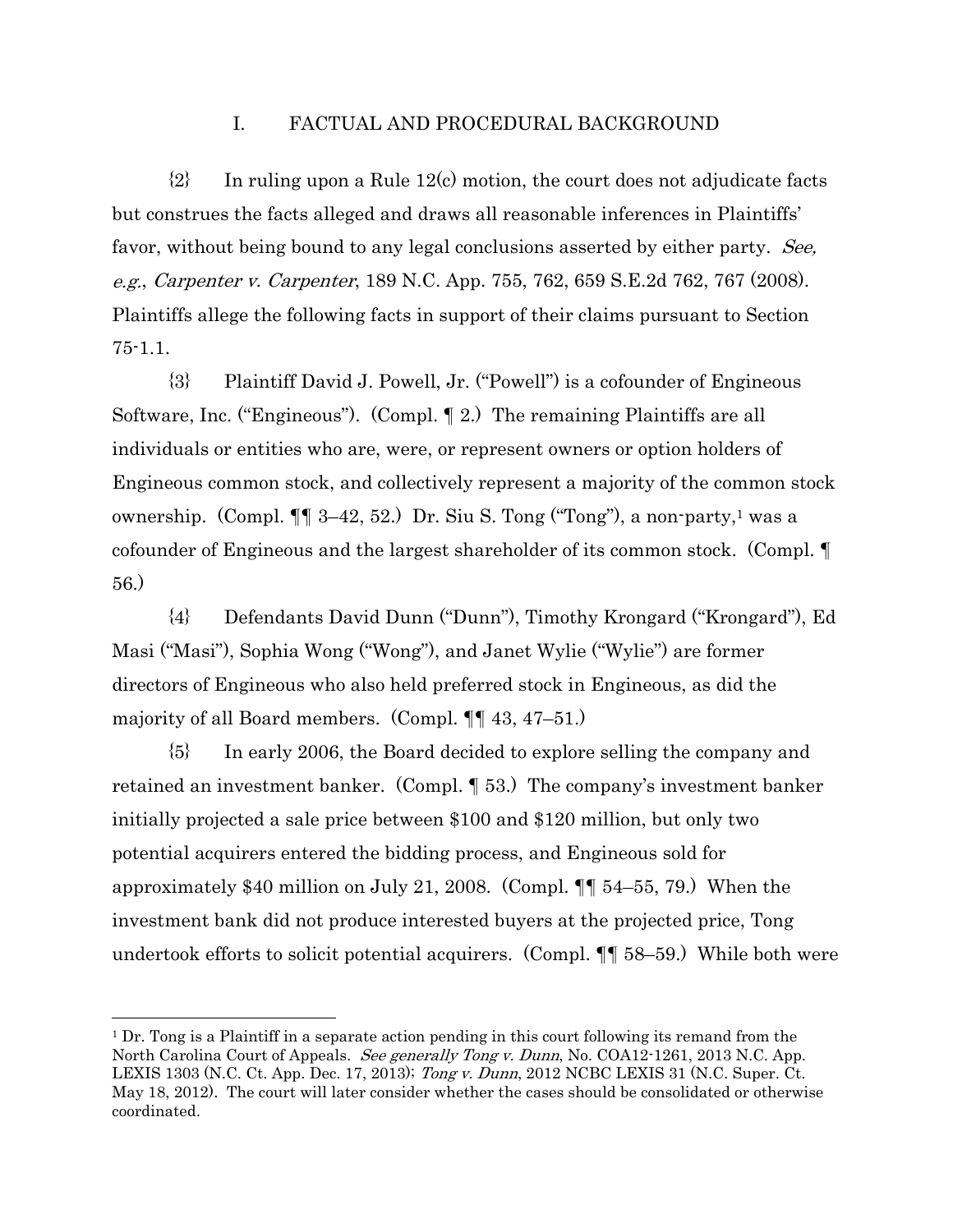directors, Tong and Krongard initially agreed that a price below \$60 million would not be in the best interests of Engineous or its shareholders and agreed not to pursue any merger below this price. (Compl. ¶¶ 54, 56–57.) Of the four buyers who initially expressed interest, only two—Dassault Systemes S.A. ("Dassault") and Siemens—entered the bidding process. (Compl. ¶¶ 59, 74.)

{6} In fall 2007, the Board terminated Tong's involvement in the acquisition process, appointed Wylie to represent the company going forward, and undertook efforts to exclude Tong from communications with Dassault. (Compl. ¶¶ 60–61.) At one meeting Dunn opined that Tong could not protect the shareholders' interest "since the preferred shareholders 'are ahead' of the common shareholders." (Compl. ¶ 61.) Tong refused to sign minutes of one Board meeting because they omitted statements reflecting possible conflicts of interest between the preferred and common shareholders and the plan to structure the merger to benefit preferred shareholders (including Defendants and the entities they represented) without protecting common shareholders. (Compl. ¶¶ 61–62, 64.)

{7} Tong believed Engineous would obtain higher offers after rolling out a new product and wanted to delay selling the company, but the Board, including Defendants, wanted to sell quickly. (Compl. ¶¶ 65–68, 73.) Some members of the Board further opined that a future potential cash flow shortage weighed in favor of a quicker sale. (Compl. ¶ 68.)

{8} Engineous eventually used merger proceeds to make "carve-out" payments to employees and executives who supported the merger and to obtain general releases from key employees. (Compl. ¶¶ 63, 70.) Plaintiffs allege that Wylie and other preferred shareholder Board members misrepresented to Engineous's employees that Dassault, rather than Defendants, had insisted on the releases. (Compl.  $\P\P$  69, 71.)

{9} Krongard represented that deal terms offered by Dassault, including the timing of the closing, size of the escrow, and the speed at which the preferred shareholders would collect sale proceeds, were crucial factors in approving the deal. (Compl. ¶ 77.) These terms protected the preferred shareholders' interests, but they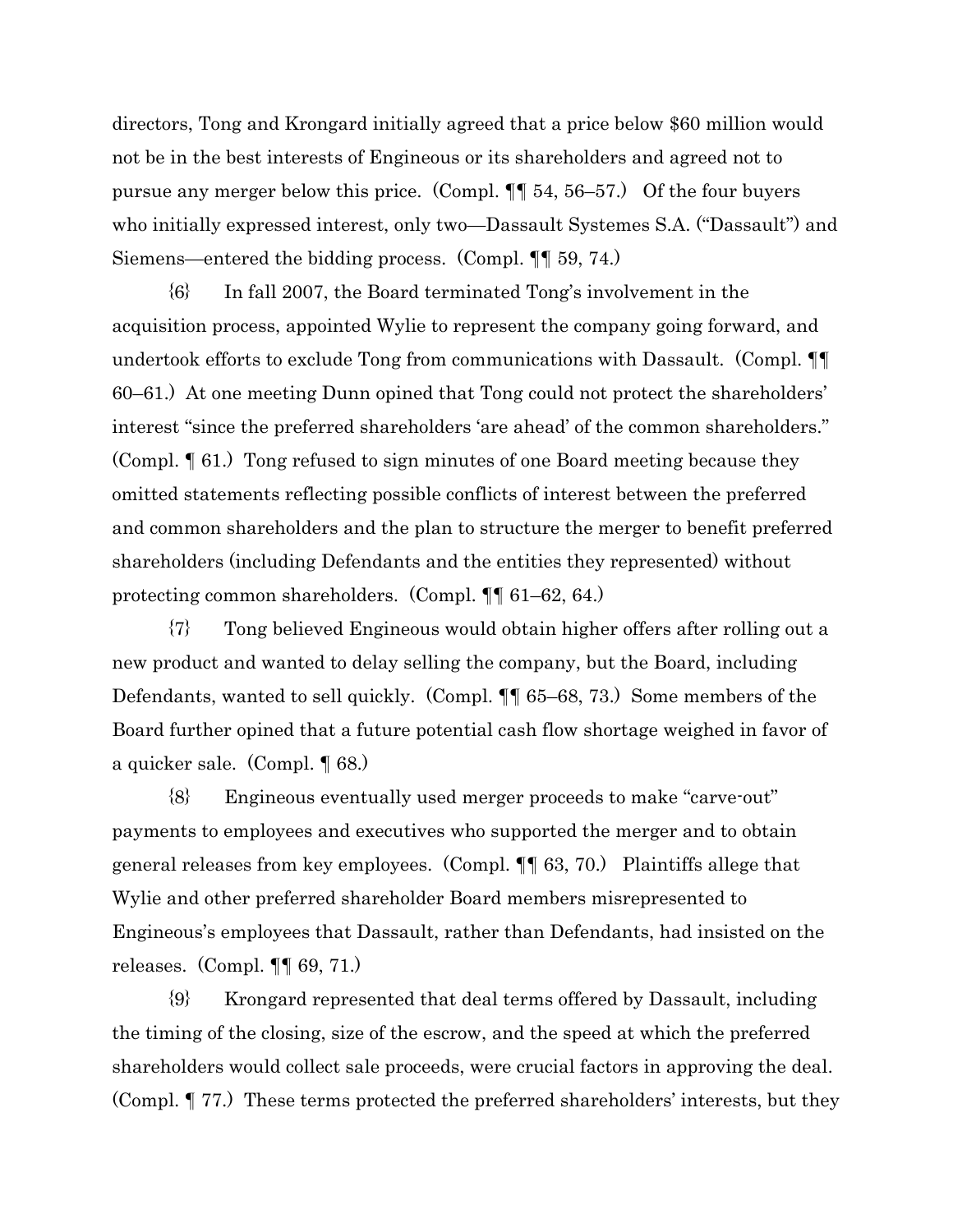did not protect or enhance the value of the common shares in the merger. (Compl. ¶ 77.)

{10} Although the Board continued to negotiate with Siemens, Defendants "showed little interest in undertaking any actions to negotiate a higher sale price" that would better serve the common shareholders' interests. (Compl. ¶ 75.) In sum, Plaintiffs contend that Engineous's "former officers and directors" structured the merger with Dassault "in a manner designed to enrich [Engenious's] preferred shareholders . . . at the expense of the common shareholders" in breach of their fiduciary duties to these shareholders. (Compl. ¶ 1.)

{11} The Complaint does not allege more specifically the actual structure of the merger, but it does refer to the merger as a "wash out" and alleges that the ultimate sales price was less than the preference amounts which would have to have been satisfied before returning value to the common shareholders. (Compl.  $\P$ 80–81).

{12} Plaintiffs contend that Defendants breached their fiduciary duties to all shareholders by approving the merger and engaging in self-dealing. (Compl. ¶¶ 85–87.) Plaintiffs also allege that Defendants' actions constitute unfair or deceptive acts in violation of Section 75-1.1. (Compl. ¶¶ 88–91.)

{13} Plaintiffs initiated the lawsuit by filing their Complaint in Orange County on August 1, 2013. The case was designated a Business Court case by Chief Justice Sarah Parker by Order dated August 19, 2013 and assigned to the undersigned on August 21, 2013. Defendants filed their Motion pursuant to Rule 12(c) on October 9, 2013. The Motion contends that: (1) Plaintiffs' claims are barred by the applicable statutes of limitation; and (2) the Section 75-1.1 claim for unfair or deceptive trade practices does not state a claim upon which relief may be granted. The statute of limitations defense was brought under Rule 12(c) because Defendants relied, in part, on matters attached to their Answer. Consideration of whether the Complaint states a Section 75.1.1 claim would be the same whether the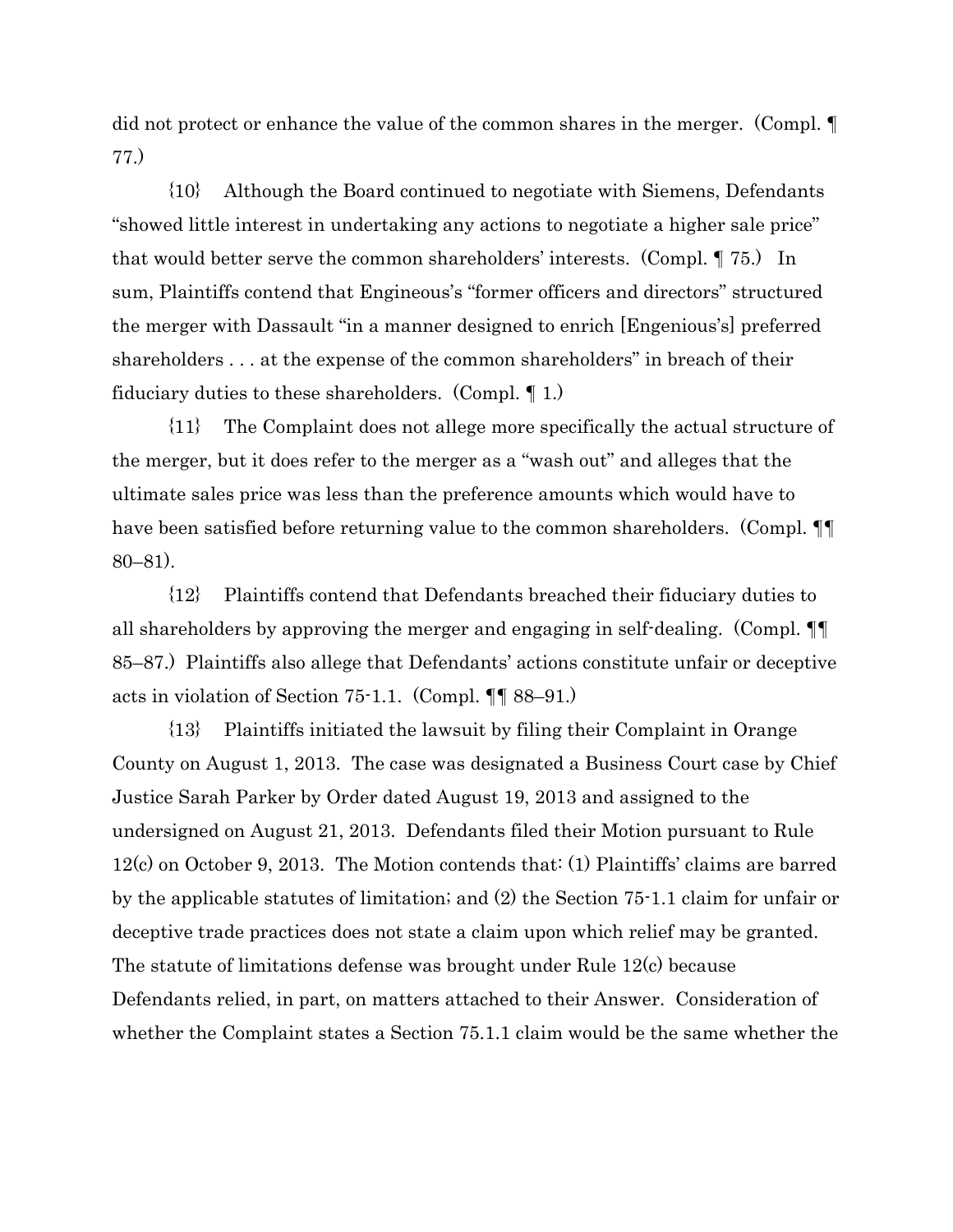Motion was brought pursuant to Rule 12(b)(6) or Rule 12(c), as that inquiry is based solely on the allegations of the Complaint.2

{14} The Motion was fully briefed and the court held a hearing on January 9, 2014. At the hearing, the Parties acknowledged that ruling on the statute of limitations issue requires consideration of matters outside the pleadings, so that issue will be considered as a summary judgment motion pursuant to Rule 56. The court indicated that it would grant Plaintiffs limited discovery pursuant to Rule 56(f) and allow further briefing and argument. Accordingly, the Motion is now ripe only as to the issue of whether the Complaint states a claim upon which relief may be granted pursuant to Section 75-1.1.3

## II. ANALYSIS

{15} The standards are the same for a motion to dismiss under Rule  $12(b)(6)$  and Rule  $12(c)$ . In either instance, the moving party must establish that "no material issue of fact remains to be resolved and that he is entitled to judgment as a matter of law." Carpenter, 189 N.C. App. at 761, 659 S.E.2d at 767 (2008). The court must view the facts and all permissible inferences flowing from them "in the light most favorable to the" non-moving party. Id. at 762, 659 S.E.2d at 767.

{16} A Section 75-1.1 claim requires showing an unfair or deceptive act or practice, in or affecting commerce, that proximately caused plaintiff's injury. Bumpers v. Cmty. Bank of N. Va., \_\_ N.C. \_\_, 747 S.E.2d 220, 226 (2013) (citing Dalton v. Camp, 353 N.C. 647, 656, 548 S.E.2d 704, 711 (2001)). The dispositive issue here is whether the complaint presents a claim which is "in or affecting commerce."

{17} This court is bound by the interpretation our Supreme Court has given this statutory language, including its definition of "commerce" as being limited to

 $\overline{a}$ 

<sup>&</sup>lt;sup>2</sup> The court may consider whether a pleading states a claim upon which relief may be granted on a Rule 12(c) motion. N.C. Gen. Stat. § 1A-1, Rule 12(h)(2).

<sup>3</sup> Because it dismisses the claim on other grounds, the court need not determine whether the statute of limitations would bar Plaintiffs' Section 75-1.1 claim.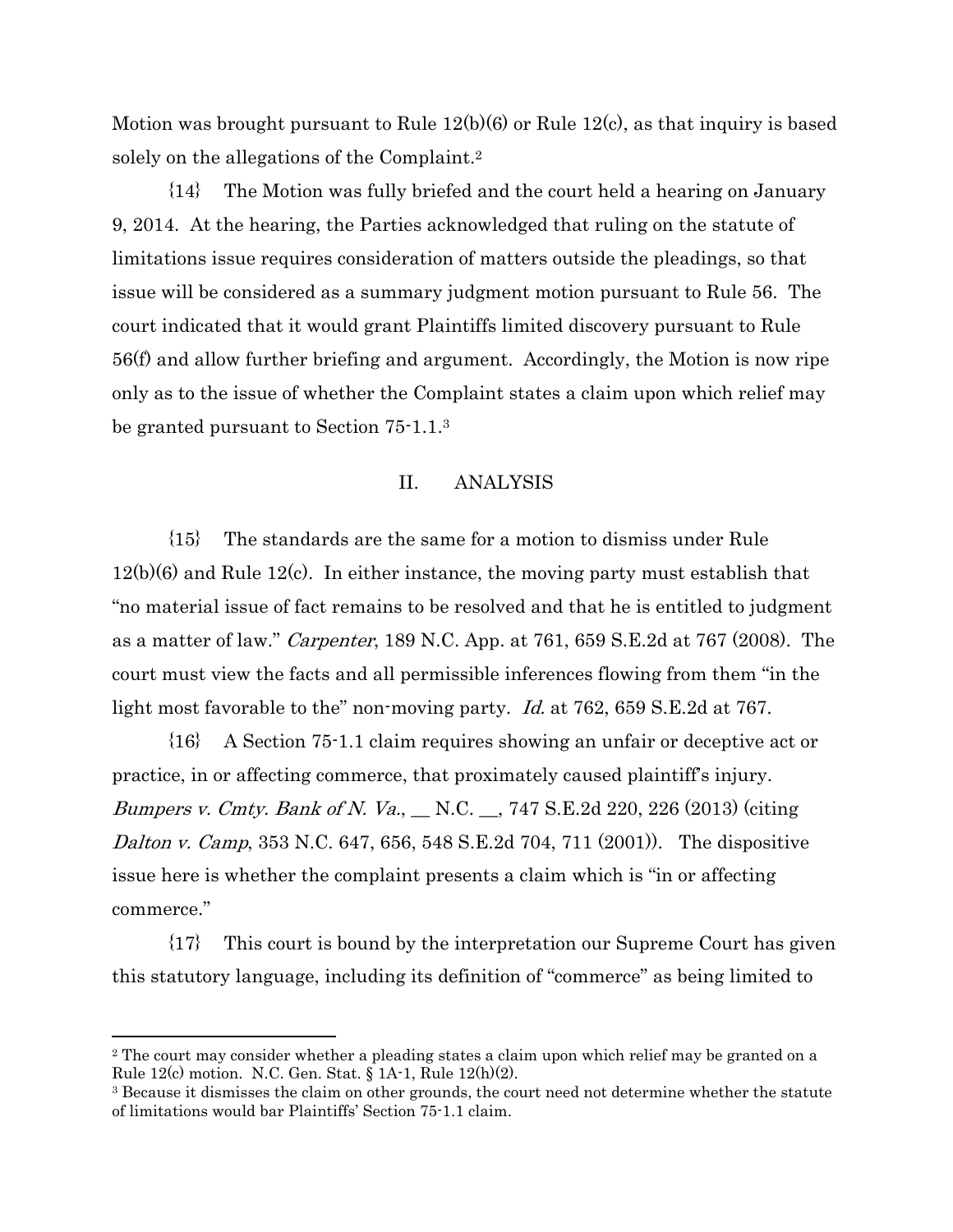"business activities," defined as "the manner in which businesses conduct their regular, day-to-day activities, or affairs, such as the purchase or sale of goods, or whatever other activities the business regularly engages in and for which it is organized." See HAJMM Co. v. House of Raeford Farms, Inc., 328 N.C. 578, 594, 403 S.E.2d 483, 493 (1991) (affirming Rule 12(b)(6) dismissal of section 75-1.1 claim premised on unfair or deceptive acts related to capital raising devices); see also, e.g., Wilson v. Blue Ridge Elec. Membership Corp., 157 N.C. App. 355, 357, 578 S.E.2d 692, 694 (2003). The Supreme Court later explained that Section 75-1.1 regulates only "a business's regular interactions with other market participants[,]" not "internal conduct of individuals within a single market participant." White v. Thompson, 364 N.C. 47, 51, 53, 691 S.E.2d 676, 679–80 (2010). As a result, when the unfair or deceptive conduct alleged only affects relationships within a single business or market participant, and not dealings with other market participants, that conduct is not "in or affecting" commerce within the meaning of Section 75-1.1, even if other market participants may be indirectly involved in the unfair or deceptive acts. See id. at 54, 691 S.E.2d at 680 (rejecting argument that involvement of outside persons and entities in transactions at issue supported Section 75-1.1 claim when unfair or deceptive conduct occurred only between business partners).

{18} The court recognizes the broad remedial policy underlying Chapter 75's reach, but it cannot accept policy arguments which extend beyond the pronouncements of our Supreme Court. Significantly, both the HAJMM Co. and White majority opinions were issued over vigorous dissents that advocated a more expansive reach for Chapter 75's "in or affecting commerce" requirement grounded in Chapter 75's broadly stated statutory purpose.

{19} The Supreme Court's refusal in White to allow indirect involvement of other market participants to trigger liability under Section 75.1.1 forecloses Plaintiffs' argument here that the involvement of an investment bank and another potential acquirer in the merger process provides a sufficient factual basis from which the court could conclude Plaintiffs' claim is "in or affecting commerce." Nor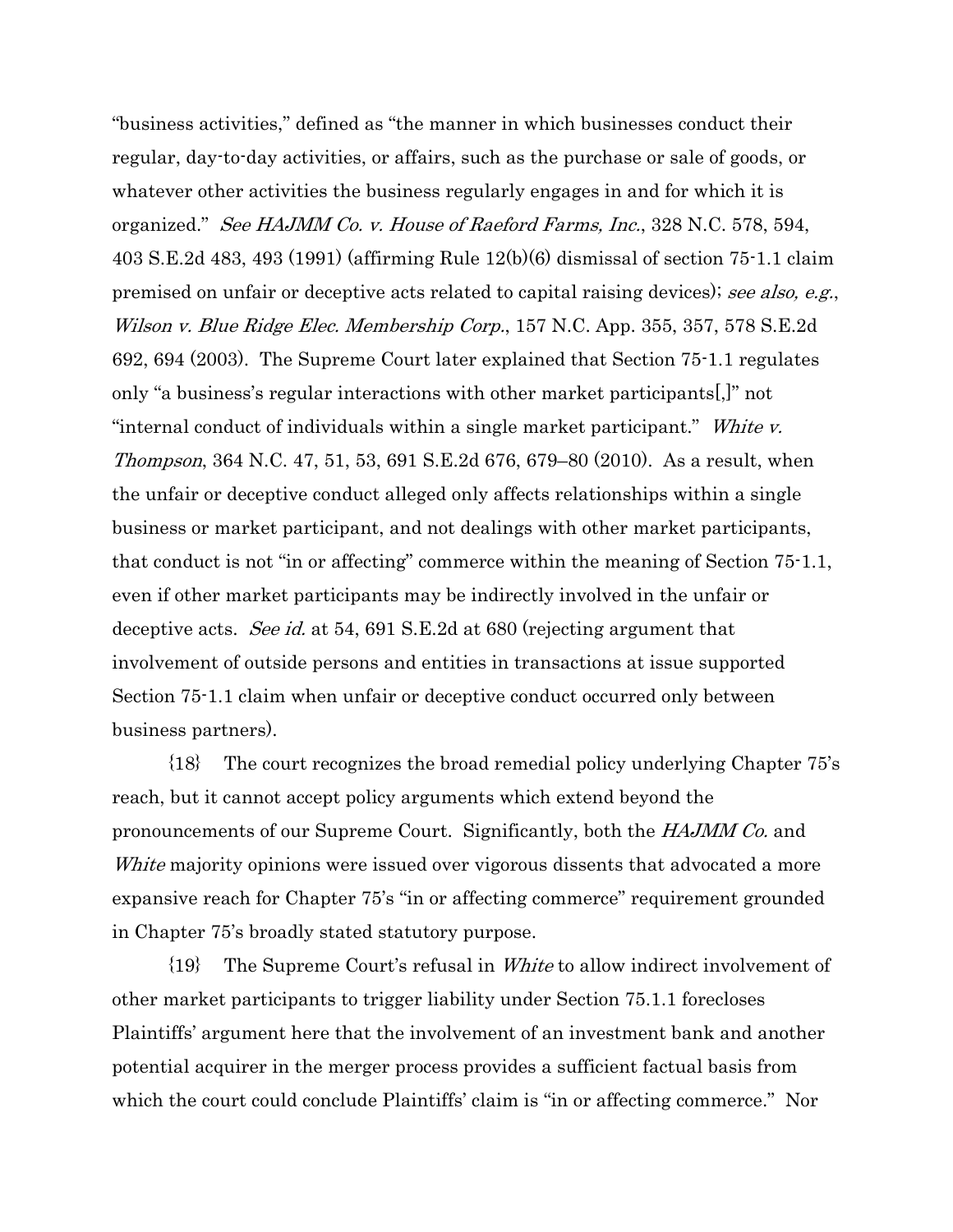does this court's earlier ruling in *Wilkie v. Stanley*, which concerned a partner in an investment advising partnership improperly soliciting the partnership's clients for his own, separate business, support Plaintiffs' argument. See 2011 NCBC LEXIS 11, at \*3–\*6, \*14–\*15 (N.C. Super. Ct. Apr. 11, 2011). While Wilkie involved an "intra-corporate" dispute between two partners, the unfair acts alleged—improper solicitation of customers—clearly occurred in the broader marketplace and "impact[ed] other market participants." See 2011 NCBC LEXIS 11, at  $*15$ . Similarly, in Sara Lee Corp. v. Carter, the dispute in part dealt with the employment contract between the parties, but the facts extended to the employee's undisclosed self-dealing by selling parts and service through companies which he had organized. 351 N.C. at 28–30, 519 S.E.2d at 309–10 cited in Wilkie, 2011 NCBC LEXIS 11, at \*15. Reaffirming *HAJMM Co*'s holding that "regular, day-today activities" in the marketplace are covered by Chapter 75, the *Sara Lee* Court noted that these sales transactions with the other companies were "regularly conducted . . . [transactions] in a business setting[.]" See id. at 32–33, 519 S.E.2d at 311–12.

{20} Applying these North Carolina Supreme Court precedents, the court concludes that the allegations of the Complaint, accepted as true and construed in Plaintiffs' favor, do not allege or imply that the unfair or deceptive conduct of which they complain is "in or affecting commerce" as required by Section 75-1.1. Rather, the alleged breaches of fiduciary duty owed to the common shareholders and the misrepresentations complained of were matters internal to Engineous and did not concern the company's interaction with other market participants in its "regular, day-to-day activities."4

 $\overline{a}$ 

<sup>4</sup> Because the claim is not "in or affecting commerce," the court need not separately resolve the disputes between the Parties as to whether: (1) any breach of fiduciary duty must be considered a per se violation of Section 75-1.1; or (2) the claim further falls outside of Section 75.1.1 as a securities or capital-raising transaction.